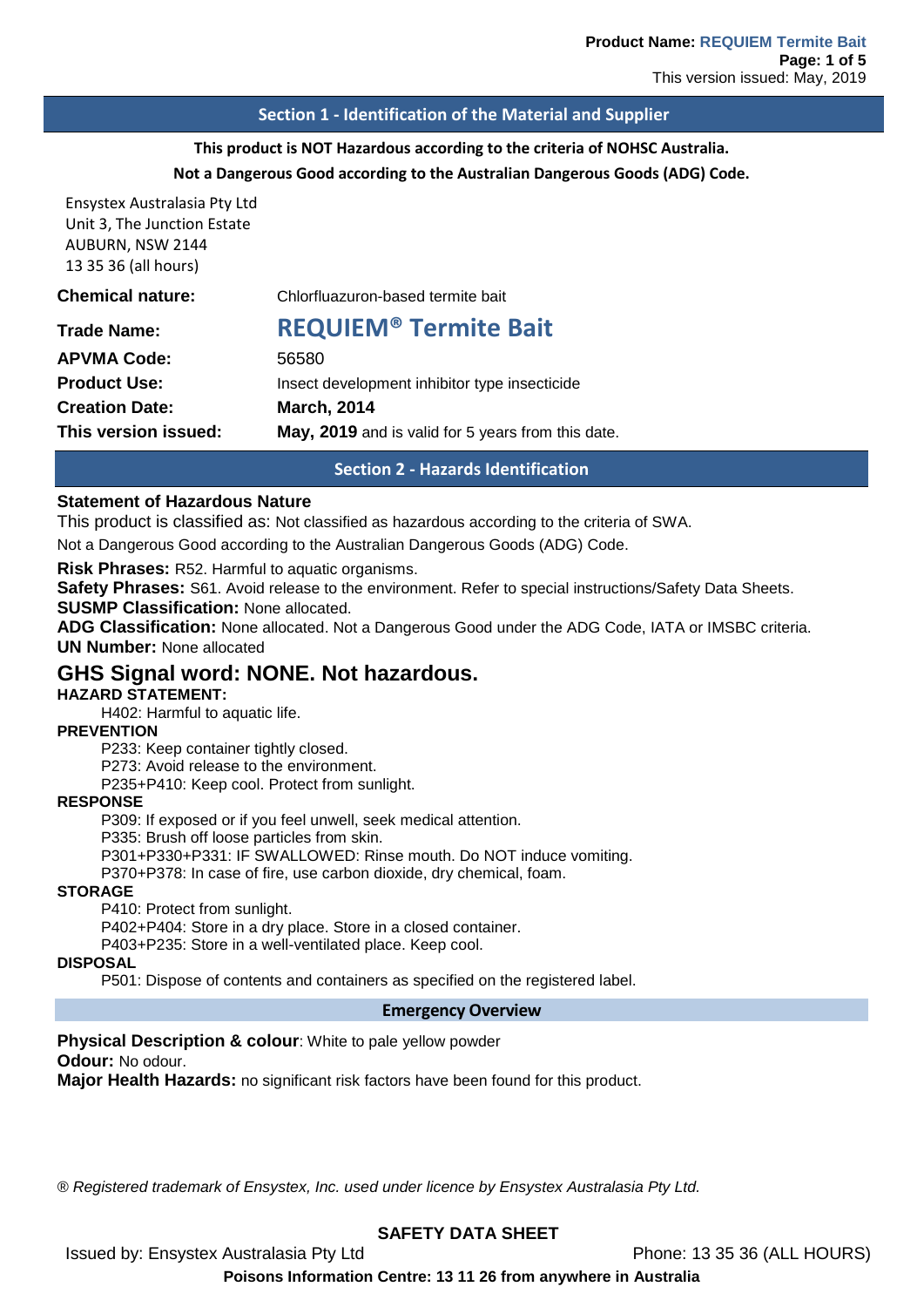#### **Potential Health Effects**

## **Inhalation:**

**Short term exposure:** Available data indicates that this product is not harmful. In addition product is unlikely to cause any discomfort or irritation.

**Long Term exposure:** Long term inhalation of high amounts of any nuisance dust may overload lung clearance mechanism. No data for health effects associated with long term inhalation.

# **Skin Contact:**

**Short term exposure:** Available data indicates that this product is not harmful. It should present no hazards in normal use. In addition product is unlikely to cause any discomfort in normal use.

**Long Term exposure:** No data for health effects associated with long term skin exposure.

## **Eye Contact:**

**Short term exposure:** Available data indicates that this product is not harmful. Dust from this product may be a mechanical irritant if it gets in eyes. Any effects are expected to be temporary.

**Long Term exposure:** No data for health effects associated with long term eye exposure.

## **Ingestion:**

**Short term exposure:** Significant oral exposure is considered to be unlikely. This product is unlikely to cause any irritation problems in the short or long term.

**Long Term exposure:** No data for health effects associated with long term ingestion.

### **Carcinogen Status:**

**SWA:** No significant ingredient is classified as carcinogenic by SWA.

**NTP:** No significant ingredient is classified as carcinogenic by NTP.

**IARC:** No significant ingredient is classified as carcinogenic by IARC.

| Section 3 - Composition/Information on Ingredients                                                            |                |        |                                |         |
|---------------------------------------------------------------------------------------------------------------|----------------|--------|--------------------------------|---------|
| Ingredients                                                                                                   | <b>CAS No</b>  | Conc.% | TWA $(mg/m^3)$ STEL $(mg/m^3)$ |         |
| Chlorfluazuron                                                                                                | 71422-67-8 0.1 |        | not set                        | not set |
| Other non-hazardous natural ingredients                                                                       | various        | to 100 | not set                        | not set |
| π1959 του του στον συλλητικό προσωπικό του στην σκολογία στον στην στον συναλική παλλά του στον αλλά του στον |                |        |                                |         |

This is a commercial product whose exact ratio of components may vary slightly. Minor quantities of other non hazardous ingredients are also possible.

The SWA TWA exposure value is the average airborne concentration of a particular substance when calculated over a normal 8 hour working day for a 5 day working week. The STEL (Short Term Exposure Limit) is an exposure value that may be equalled (but should not be exceeded) for no longer than 15 minutes and should not be repeated more than 4 times per day. There should be at least 60 minutes between successive exposures at the STEL. The term "peak "is used when the TWA limit, because of the rapid action of the substance, should never be exceeded, even briefly.

### **Section 4 - First Aid Measures**

### **General Information:**

You should call The Poisons Information Centre if you feel that you may have been poisoned or irritated by this product. The number is 13 11 26 from anywhere in Australia and is available at all times. Have this SDS with you when you call.

**Contact or Poisoning:** From the available evidence, this product offers no significant health hazard by any exposure route. Consequently, First Aid is not generally required. If in doubt, contact a Poisons Information Centre or a doctor.

**SAFETY DATA SHEET**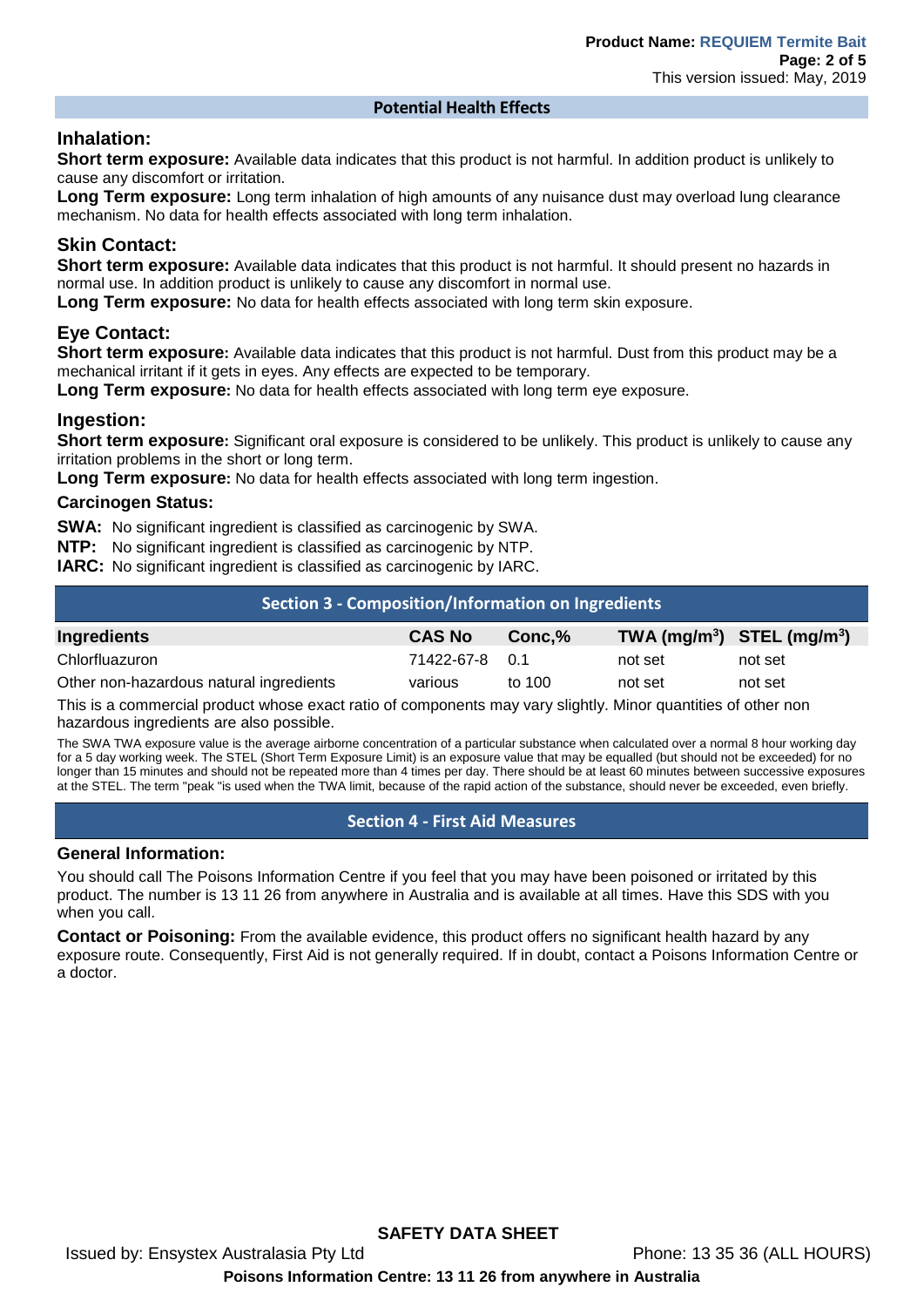### **Section 5 - Fire Fighting Measures**

**Fire and Explosion Hazards**: The major hazard in fires is usually inhalation of heated and toxic or oxygen deficient (or both), fire gases. There is no risk of an explosion from this product under normal circumstances if it is involved in a fire. This product, if scattered, may form flammable or explosive dust clouds in air.

Fire decomposition products from this product may be toxic if inhaled. Take appropriate protective measures.

**Extinguishing Media:** In case of fire, use carbon dioxide, dry chemical, foam.

**Fire Fighting:** When fighting fires involving significant quantities of this product, no special equipment is believed to be necessary. Do not scatter spilled material with high pressure water jets.

| Flash point:                     | No data  |
|----------------------------------|----------|
| <b>Upper Flammability Limit:</b> | No data. |
| <b>Lower Flammability Limit:</b> | No data. |
| <b>Autoignition temperature:</b> | No data. |
| <b>Flammability Class:</b>       | No data. |
|                                  |          |

### **Section 6 - Accidental Release Measures**

**Accidental release:** Minor spills do not normally need any special cleanup measures. In the event of a major spill, prevent spillage from entering drains or water courses. If there is a significant chance that dusts are likely to build up in cleanup area, we recommend that you use a suitable Dust Mask.

Stop leak, and contain spill. Sweep up and shovel or collect recoverable product into labelled containers for recycling or salvage, and dispose of promptly. Consider vacuuming if appropriate. Recycle containers wherever possible after careful cleaning. Refer to product label for specific instructions.

After spills, wash area preventing runoff from entering drains. If a significant quantity of material enters drains, advise emergency services. Full details regarding disposal of used containers, spillage and unused material may be found on the label. If there is any conflict between this SDS and the label, instructions on the label prevail. Ensure legality of disposal by consulting regulations prior to disposal. Launder protective clothing before storage or re-use.

## **Section 7 - Handling and Storage**

**Handling:** Keep exposure to this product to a minimum, and minimise the quantities kept in work areas. Check Section 8 of this SDS for details of personal protective measures, and make sure that those measures are followed. **Storage:** Store packages of this product in a cool place. Store in the closed original container in a dry, cool, wellventilated area out of direct sunlight. Make sure that the product does not come into contact with substances listed under "Incompatibilities" in Section 10. Check packaging - there may be further storage instructions on the label.

# **Section 8 - Exposure Controls and Personal Protection**

The following Australian Standards will provide general advice regarding safety clothing and equipment: Respiratory equipment: **AS/NZS 1715**, Protective Gloves: **AS 2161**, Occupational Protective Clothing: AS/NZS 4501 set 2008, Industrial Eye Protection: **AS1336** and **AS/NZS 1337**, Occupational Protective Footwear: **AS/NZS2210**.

**SWA Exposure Limits TWA (mg/m3 ) STEL (mg/m3 )** Exposure limits have not been established by SWA for any of the known significant ingredients in this product. The ADI for Chlorfluazuron is set at 0.005 mg/kg/day. The corresponding NOEL is set at 0.56 mg/kg/day. ADI means Acceptable Daily Intake; NOEL means No-observable-effect-level. Data from Australian ADI List, June 2013.

No special equipment is usually needed. The following instructions are for bulk handling or where regular exposure in an occupational setting occurs without proper containment systems.

**Ventilation:** No special requirements.

**Eye Protection:** Eye protection is not normally necessary when this product is being used. However, if in doubt, wear suitable protective glasses or goggles.

**Skin Protection:** This product is not considered harmful and no skin protection is usually necessary.

**SAFETY DATA SHEET**

**Poisons Information Centre: 13 11 26 from anywhere in Australia**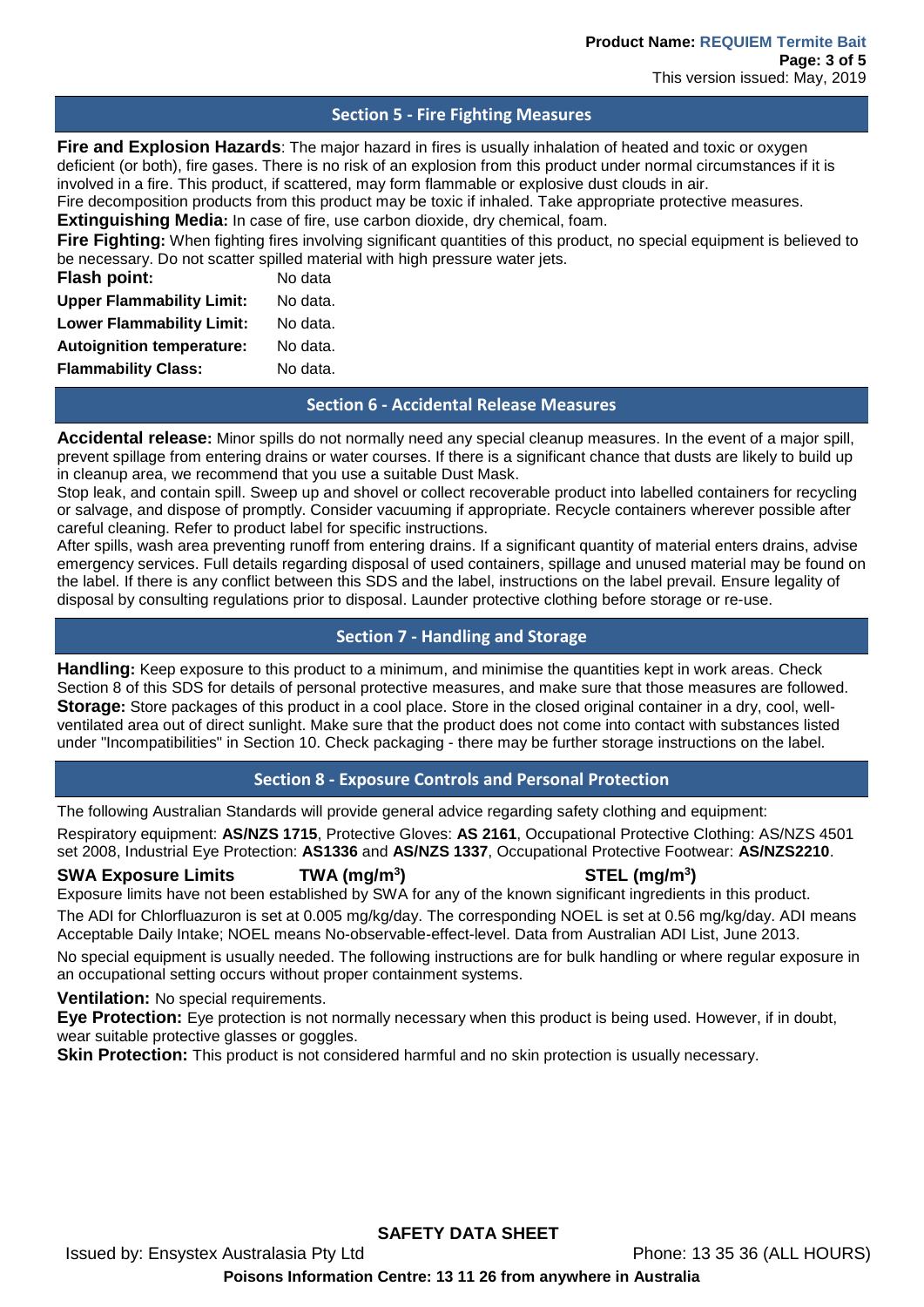| <b>Physical Description &amp; colour:</b><br>White to pale yellow powder<br>Odour:<br>No odour.<br><b>Boiling Point:</b><br>Not available.<br><b>Freezing/Melting Point:</b><br>No specific data. Solid at normal temperatures.<br><b>Volatiles:</b><br>None.<br><b>Vapour Density:</b><br>Not applicable.<br><b>Specific Gravity:</b><br>Approx 0.25<br><b>Water Solubility:</b><br>Dispersible.<br>pH:<br>Approx 7 when dispersed in water | <b>Section 9 - Physical and Chemical Properties:</b> |                 |  |  |  |
|----------------------------------------------------------------------------------------------------------------------------------------------------------------------------------------------------------------------------------------------------------------------------------------------------------------------------------------------------------------------------------------------------------------------------------------------|------------------------------------------------------|-----------------|--|--|--|
|                                                                                                                                                                                                                                                                                                                                                                                                                                              |                                                      |                 |  |  |  |
|                                                                                                                                                                                                                                                                                                                                                                                                                                              |                                                      |                 |  |  |  |
|                                                                                                                                                                                                                                                                                                                                                                                                                                              |                                                      |                 |  |  |  |
|                                                                                                                                                                                                                                                                                                                                                                                                                                              |                                                      |                 |  |  |  |
|                                                                                                                                                                                                                                                                                                                                                                                                                                              |                                                      |                 |  |  |  |
|                                                                                                                                                                                                                                                                                                                                                                                                                                              |                                                      |                 |  |  |  |
|                                                                                                                                                                                                                                                                                                                                                                                                                                              |                                                      |                 |  |  |  |
|                                                                                                                                                                                                                                                                                                                                                                                                                                              |                                                      |                 |  |  |  |
|                                                                                                                                                                                                                                                                                                                                                                                                                                              |                                                      |                 |  |  |  |
|                                                                                                                                                                                                                                                                                                                                                                                                                                              | <b>Evaporation Rate:</b>                             | Not applicable. |  |  |  |
| <b>Viscosity:</b><br>Not applicable.                                                                                                                                                                                                                                                                                                                                                                                                         |                                                      |                 |  |  |  |

## **Section 10 - Stability and Reactivity**

**Reactivity**: This product is unlikely to react or decompose under normal storage conditions. However, if you have any doubts, contact the supplier for advice on shelf life properties.

**Conditions to Avoid:** This product should be kept in a cool place, preferably below 30 °C. Store in the closed original container in a dry, cool, well-ventilated area out of direct sunlight.

**Incompatibilities:** strong oxidising agents.

**Fire Decomposition:** Combustion forms carbon dioxide, and if incomplete, carbon monoxide and possibly smoke. Water is also formed. May form hydrogen chloride gas, other compounds of chlorine. May form hydrogen fluoride gas and other compounds of fluorine. Carbon monoxide poisoning produces headache, weakness, nausea, dizziness, confusion, dimness of vision, disturbance of judgment, and unconsciousness followed by coma and death. **Polymerisation:** Polymerisation reactions are unlikely; they are not expected to occur.

### **Section 11 - Toxicological Information**

**Target Organs:** There is no data to hand indicating any particular target organs.

#### **Classification of Hazardous Ingredients**

No ingredient mentioned in the HSIS Database is present in this product at hazardous concentrations.

### **Section 12 - Ecological Information**

This product is harmful to aquatic organisms. This product is biodegradable. It will not accumulate in the soil or water or cause long term problems. This product is unlikely to accumulate in body tissues.

## **Section 13 - Disposal Considerations**

**Disposal:** Special help is available for the disposal of Agricultural Chemicals. The product label will give general advice regarding disposal of small quantities, and how to cleanse containers. However, for help with the collection of unwanted rural chemicals, contact ChemClear 1800 008 182 http://www.chemclear.com.au/ and for help with the disposal of empty drums, contact DrumMuster http://www.drummuster.com.au/ forcontact details for your area.

### **Section 14 - Transport Information**

**ADG Code:** This product is not classified as a Dangerous Good. No special transport conditions are required.

**IATA: Non-Hazardous for Air Transport.** 

### **Section 15 - Regulatory Information**

**AICS:** All of the significant ingredients in this formulation are compliant with NICNAS regulations.

**SAFETY DATA SHEET**

Issued by: Ensystex Australasia Pty Ltd Phone: 13 35 36 (ALL HOURS)

**Poisons Information Centre: 13 11 26 from anywhere in Australia**